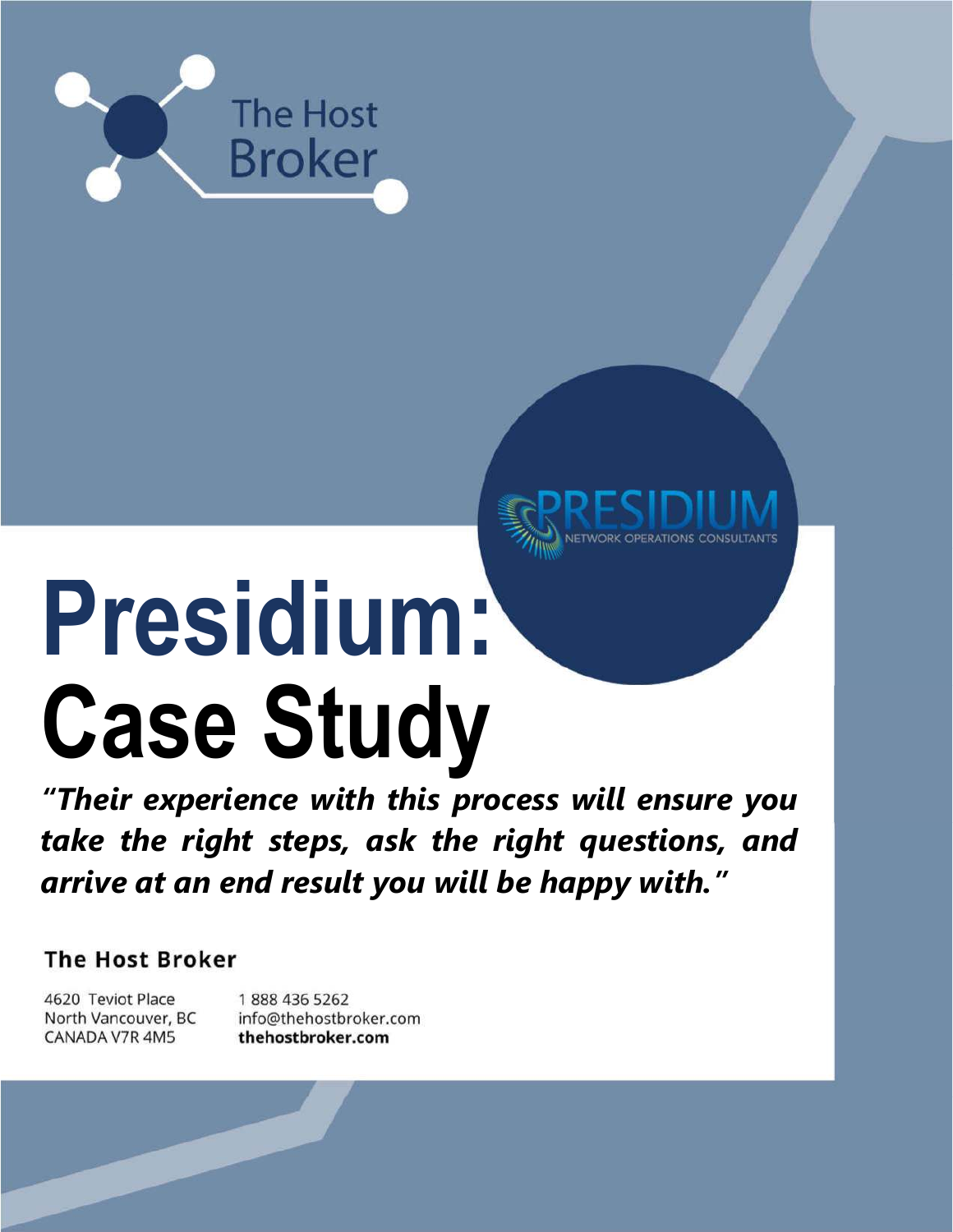When some desired life changes became too important to ignore, the owners of British Columbiabased managed services provider Presidium Networks knew something had to be done. Having grown the business quickly by providing exceptional IT services and customer support, the two partners decided it was time for a change so they could each pursue new goals. However, uncertainty about what path would lead to the best outcome for all involved led the pair to call on Hartland at The Host Broker to explore the options available to the business and, as important, to each of them.

## THE PROBLEM

After growing quickly in their market, Presidium's growth had plateaued. The available footprint for new customers in the small town where the business was located was not expanding. As a result, the company was left managing and maintaining a strong set of current customers without a clear path to acquire new business. At the same time, the two founders realized that their individual passions and interests did not necessarily still include the energy needed to break through that plateau and reignite growth. For the better part of a year, the

company's owners considered selling the business, even going so far as to engage with a local competitor about a possible acquisition that never came to fruition.

## THE HOST BROKER SOLUTION

For more than twenty years, Hartland and The Host Broker have been helping facilitate the sale and purchase of IT companies, managed service providers, and hosting businesses. This experience is about more than just due diligence and financial statements. The Host Broker's understanding of the IT acquisition landscape meant that the owners of Presidium would receive counsel, support and peace of mind while navigating the process of selling their business.

The Host Broker focuses on matching buyers and sellers who want the same things, aligning expectations and outcomes for all parties so that any eventual transaction is a welcome conclusion.

## WORKING WITH THE HOST BROKER

The owners of Presidium Networks detail what the process of selling their business was like in their own words.:

"Letting go of a business you've spent years building can be not just professionally taxing but emot exhausting as well. Additionally, the prospect of navigating a sale was something we had no thought of how to approach and were truly out of our element.



#### **The Host Broker**

4620 Teviot Place North Vancouver, BC CANADA V7R 4M5

604 731 5530 info@thehostbroker.com thehostbroker.com